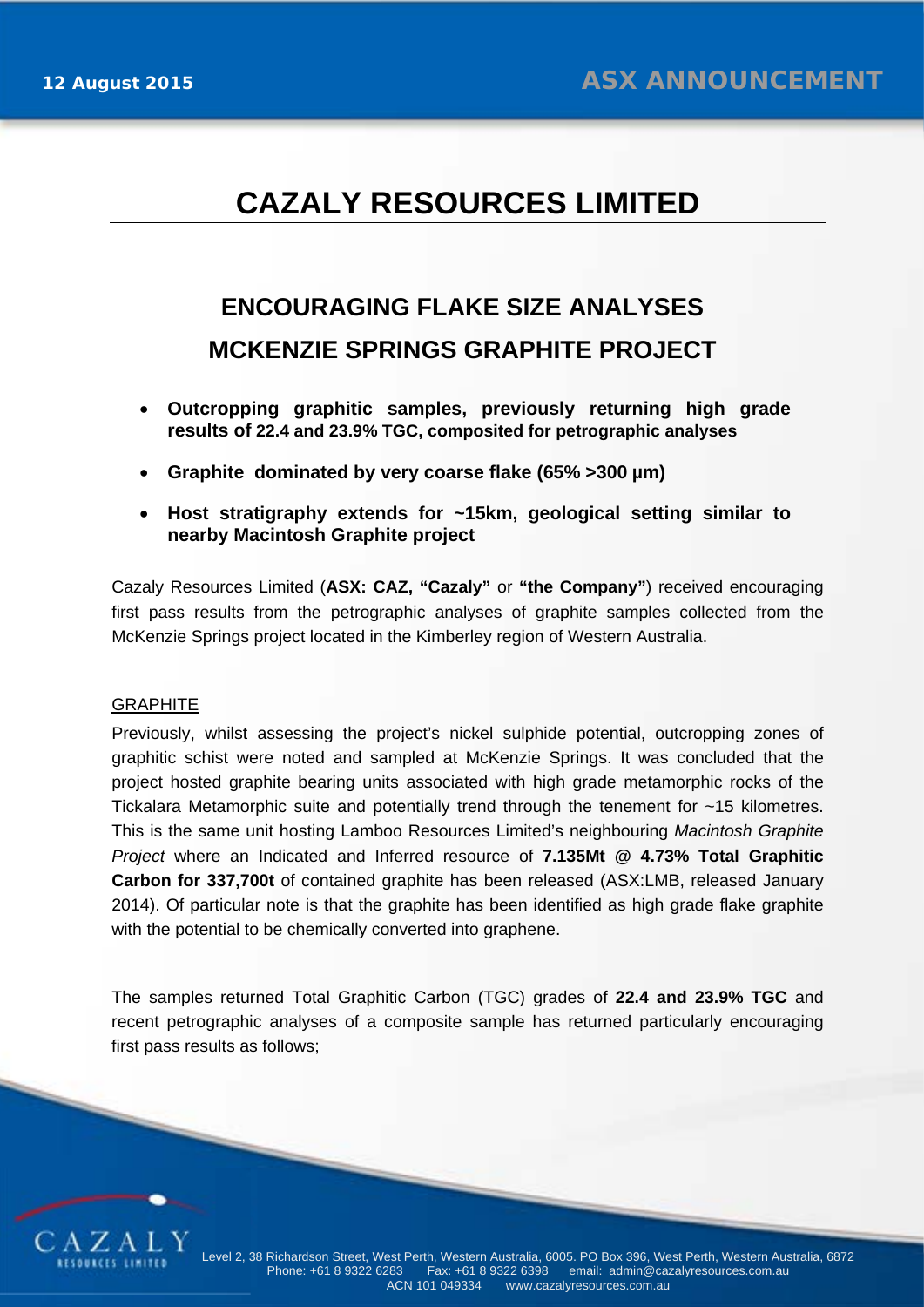| <b>Size</b><br><b>Classification</b> | <b>Micron</b>   | <b>Flake</b><br><b>Distribution</b><br>% |
|--------------------------------------|-----------------|------------------------------------------|
| Jumbo                                | $>500 \mu m$    | 20%                                      |
| Extra Large                          | $>300 \mu m$    | 45%                                      |
| Large                                | $>200 \mu m$    | 15%                                      |
| Medium                               | $<$ 200 $\mu$ m | 20%                                      |
|                                      |                 |                                          |

### **Mackenzie Springs Flake Size Results (>1mm screen)**

The composite sample was initially screened at 1mm, polished sections made and the modal distribution of graphite by volume estimated. The finer, <1mm fraction only contained 15% graphite with most of the graphite occurring in the coarse fraction. As noted in the table the graphite is dominated by Large to Jumbo size flakes and appears similar to that occurring in the Macintosh graphite deposits. The graphite is generally free of inclusions.



Figure 1. McKenzie Springs Project, recent surface sampling